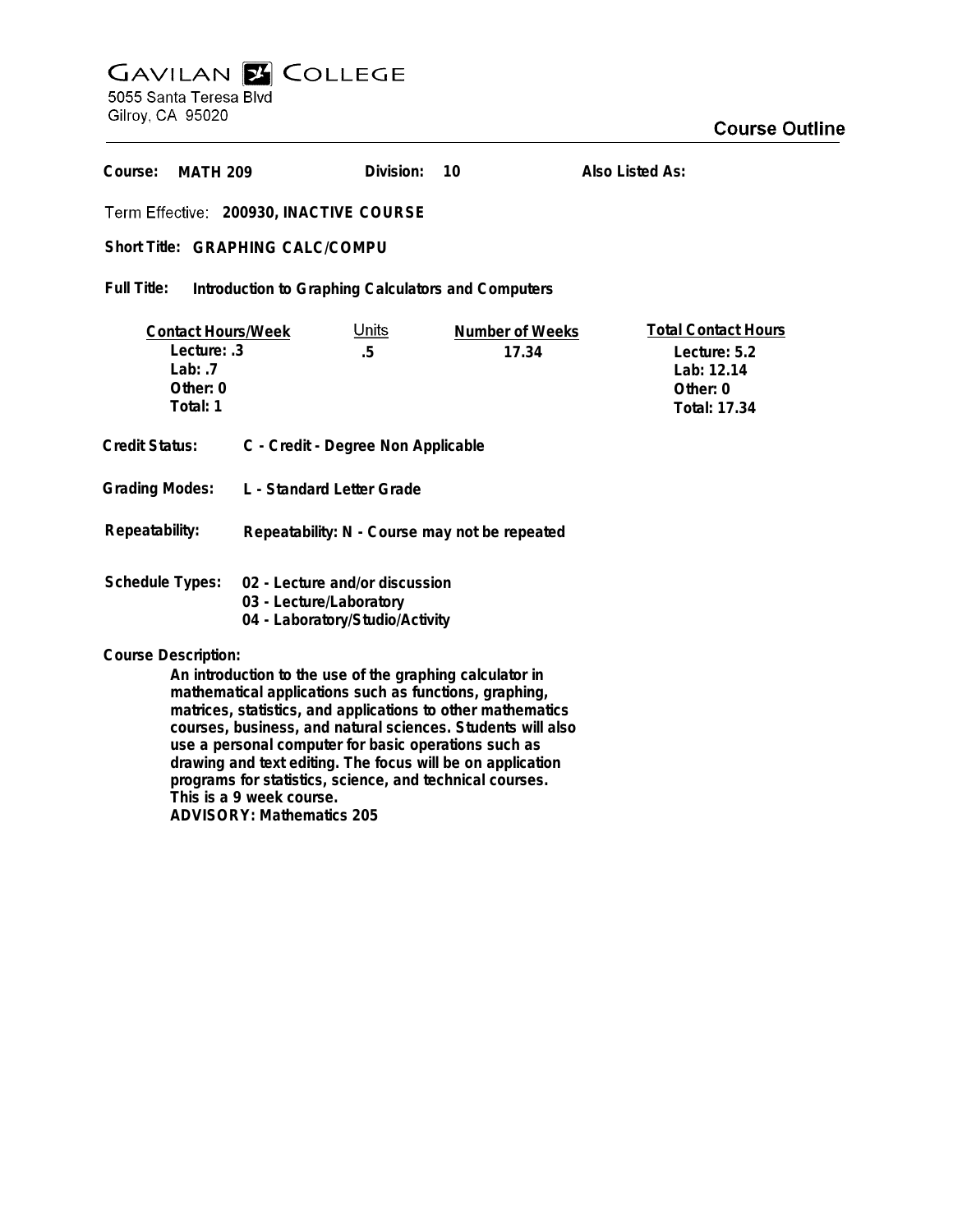**ARTICULATION and CERTIFICATE INFORMATION Associate Degree: CSU GE: IGETC: CSU TRANSFER: Not Transferable UC TRANSFER: Not Transferable**

### **PREREQUISITES:**

### **COREQUISITES:**

**STUDENT LEARNING OUTCOMES:**

**1. Ability to use graphing calculator to solve complicated equations, graph functions, solve systems of linear equations, and set up a table.**

**2. Ability to use a computer to access statistics and physics packages and solve basic problems.**

**3. Ability to analyze problems in later courses in business, computer graphics and design, physics, chemistry, and mathematics among others, and use the graphing calculator to model and solve the problems.**

**TOPICS AND SCOPE:**

**Inactive Course: 12/08/2008**

Introduction to the graphinc calculator--keyboard, **contrast, display cursors, entering expressions and editing, mode settings, menus and menu trees, storing and recalling variables. Students will get familir with their calculator.**

**2 2 Function graphing--defining a function, displaying a graph, multiple function graphing, shading, TRACING, ZOOMING, using CALC operations. Students will be able to analyze graphs and solve equations using their calculators.**

**3 2 Working with tables--seeting up tables, independent and dependent variables, editing and displaying tables, using a split screen. Students will be able to work with tables to interpret data. d d**

**4 2 Matrices--defining and editing a matrix, performing math operations with matrices, using the MATRIX MATH operations, using matrices to solve a system of linear equations. Students will be able to manipulate matrices and use them to solve equations.**

**5 2 Lists--create, store, and display lists, attach formulae to list names, using lists in expressions, using the LIST OP menu. Students will be able to create and manipulate lists.**

**6 2 An introduction to statistics--using the STAT list editor, the STAT EDIT menu operations, the STAT CALC menu, plotting statistical data in lists. Students will become familiar with some basic statistical terms and will use the calculator to evaluate some basic statistical values.**